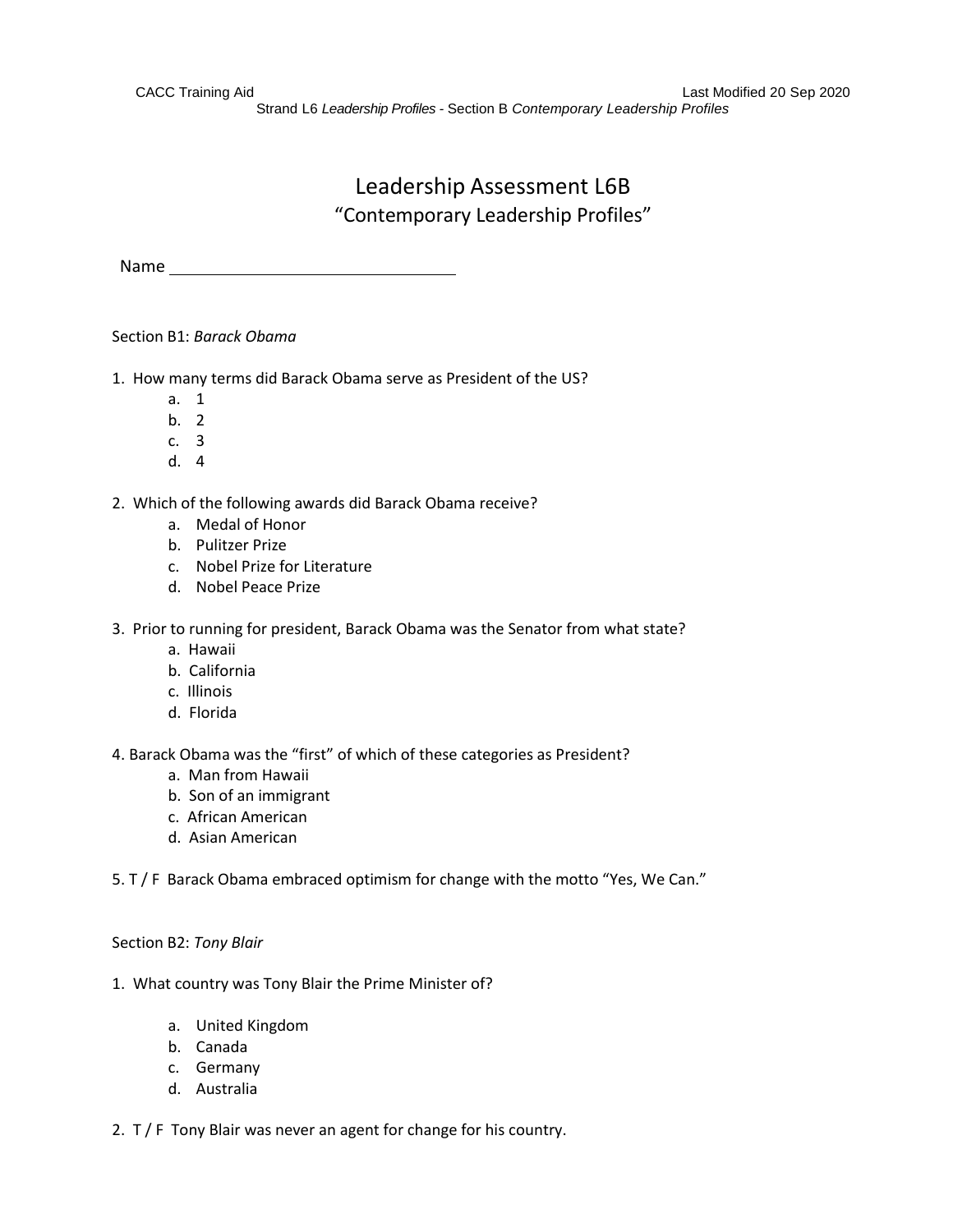- 3. T / F Tony Blair was a key ally of President Trump during the Iraq War.
- 4. After leaving office, what job was Tony Blair successful in?
	- a. Ambassador to the US
	- b. Corporate Speaker
	- c. Army General
	- d. Disaster Services Coordinator
- 5. T / F Tony Blair headed the Labour Party.

Section B3: *Aung San Suu Kyi*

- 1. T / F Aung San Suu Kyi spent over 15 years under house arrest.
- 2. Where was Aung San Suu Kyi born?
	- a. England
	- b. China
	- c. Myanmar
	- d. USA

3. T / F Aung San Suu Kyi's status as a nonviolent democracy leader has been tarnished by her tacit support for the Palestinians.

- 4. Which of the following is true?
	- a. Aung San Suu Kyi's father was a Chinese diplomat
	- b. Aung San Suu Kyi married a military officer
	- c. Aung San Suu Kyi graduated from Cambridge University in England
	- d. Aung San Suu Kyi won the Nobel Peace Price in 1991
- 5. T / F One of the leadership lessons we take from Aung San Suu Kyi is that connections matter.

# Section B4: *Angela Merkel*

- 1. Which country is Angela Merkel the leader of?
	- a. United Kingdom
	- b. Sweden
	- c. Germany
	- d. Poland
- 2. T / F Angela Merkel trained as a scientist, with a doctorate in Chemistry.
- 3. In addition to being her country's leader, Angela Merkel is
	- a. A stand-up comedian
	- b. Ambassador to the United Nations
	- c. A union boss
	- d. De facto leader of the European Union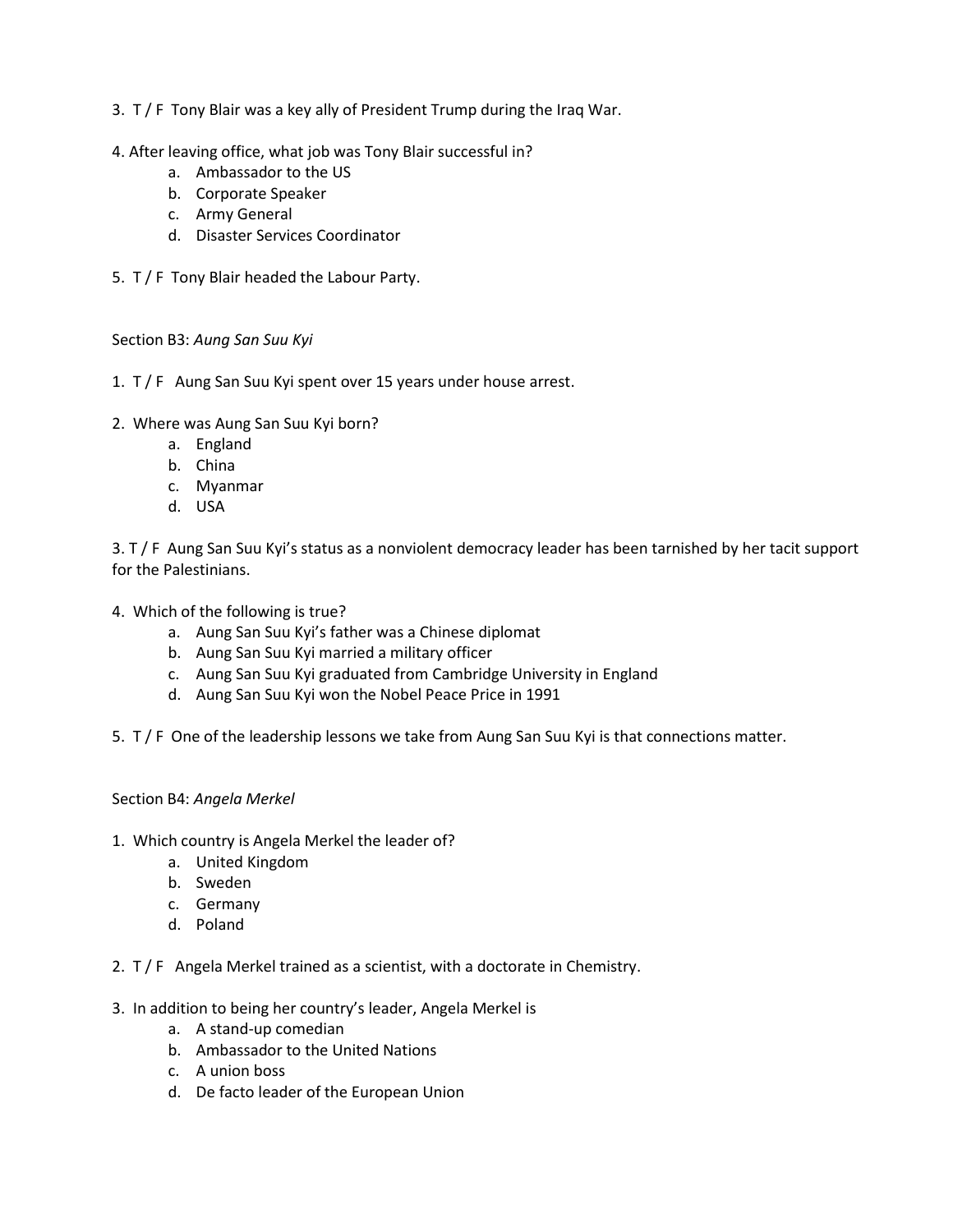4. T / F One of the leadership lessons we take from Angela Merkel is to not be afraid of making difficult decisions.

5. T / F Angela Merkel is an introvert, who has been pushed into being a leader due to local circumstances – she didn't want the job.

# Section B5: *Oprah Winfrey*

- 1. T / F Oprah Winfrey is passionate about helping girls become leaders.
- 2. Which is NOT TRUE about Oprah Winfrey
	- a. She started in the entertainment industry at age 11
	- b. She hosted the Oprah Winfrey show
	- c. She owns the Oprah Winfrey Network
	- d. She is a philanthropist
- 3. T / F Oprah Winfrey is acknowledged as one of the most influential women of her time.
- 4. Which of the following is true?
	- a. A leadership lesson we take from Oprah Winfrey is to align your dreams with your ability to fund them.
	- b. Oprah Winfrey never won an Academy Award
	- c. Oprah Winfrey was awarded the Presidential Medal of Freedom by President Obama
	- d. Oprah Winfrey started her career as a weather forecaster on a news station
- 5. T / F Oprah Winfrey had a difficult childhood, in poverty and affected by sexual abuse.

# Section B6: *Indra Nooyi*

- 1. T / F Indra Nooyi was a poor student, but turned her life around when she immigrated to the US.
- 2. Which company did Indra Nooyi head as Chief Executive Officer?
	- a. Walmart
	- b. Coca Cola
	- c. PepsiCo
	- d. Amazon
- 3. T / F Indra Nooyi served as a CEO for 12 years much longer than most CEOs in her company.
- 4. Which of the following is a leadership lesson we take from Indra Nooyi?
	- a. Persevere and never quit
	- b. Use your prior life experience to help you lead
	- c. Be inclusive
	- d. Stay abreast of trends
- 5. T / F Sales grew by 80% in the years Indra Nooyi was Chief Executive Officer.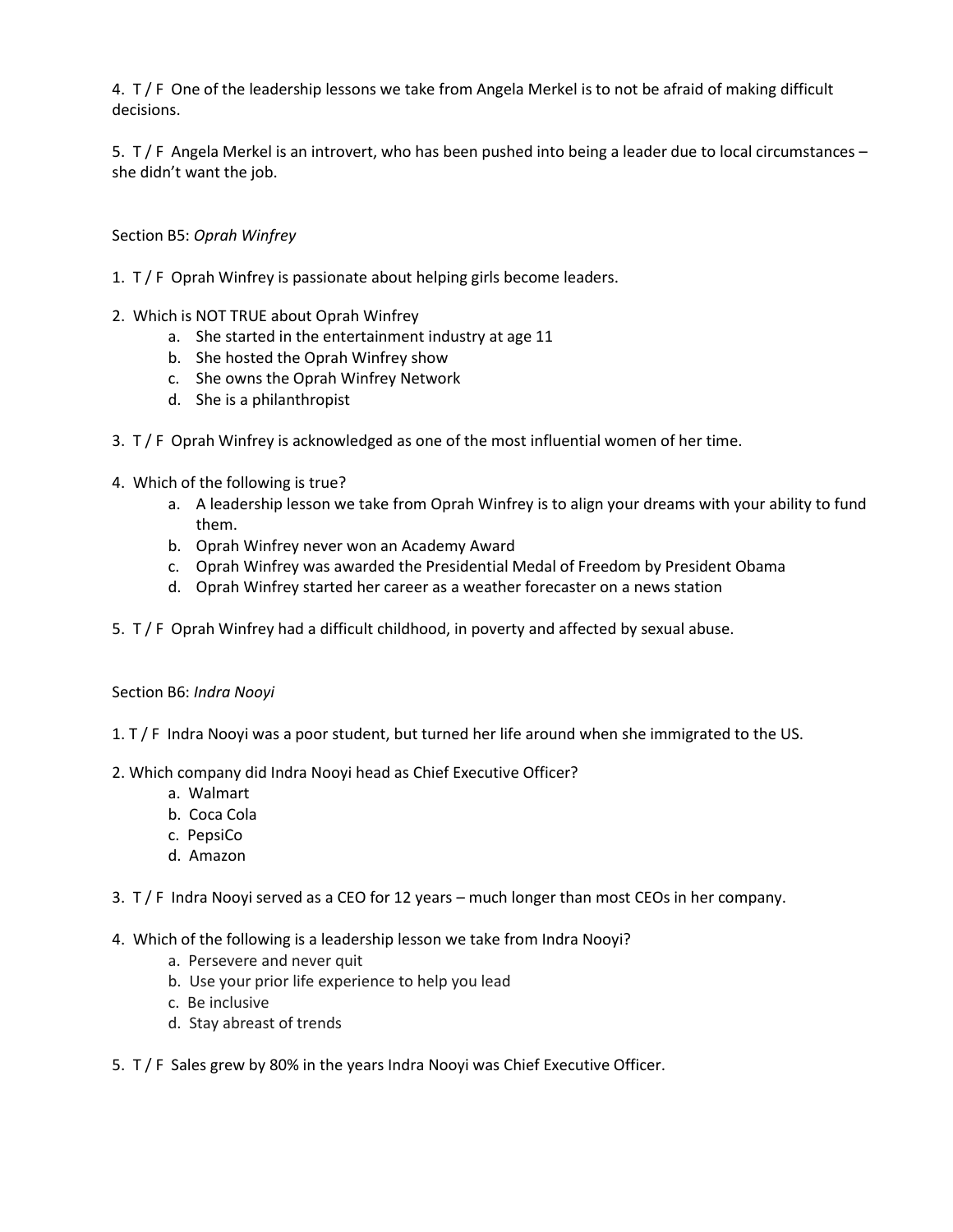## Section B7: *Elon Musk*

- 1. T / F Elon Musk's first interest was computer programming.
- 2. Where was Elon Musk born?
	- a. Nevada
	- b. South Africa
	- c. Belgium
	- d. Swedon
- 3.  $T/F$  A leadership lesson we take from Elon Musk is to sweat the details.
- 4. T / F A leadership lesson we take from Elon Musk is to use a feedback loop constructively.
- 5. Which of the following did Elon Musk NOT found?
	- a. Tesla Motors
	- b. X.com
	- c. Compaq
	- d. SpaceX

## Section B8: *Jeff Bezos*

- 1. T / F Jeff Bezos did poorly in school, but was successful as a young entrepreneur in his dad's garage.
- 2. Which is a leadership lesson we take from Jeff Bezos?
	- a. Focus on the customer
	- b. Think short-term and the long-term will take care of itself
	- c. Be stubborn about the details sweat the small stuff
	- d. Smaller is better
- 3. T / F When Jeff Bezos founded Amazon, it only sold books.
- 4. Jeff Bezos was born in
	- a. South Africa
	- b. New Mexico
	- c. Bolivia
	- d. California

5. T / F Jeff Bezos has a dream to bring space travel to the commercial public.

#### Section B9: *Jerry Brown*

## 1. T / F Jerry Brown was a cadet in the California Cadet Corps in San Francisco in the 1950's.

- 2. Which position did Jerry Brown NOT hold?
	- a. Mayor of Oakland, CA
	- b. President of the OMI Board of Directors
	- c. US Senator from California
	- d. California Secretary of State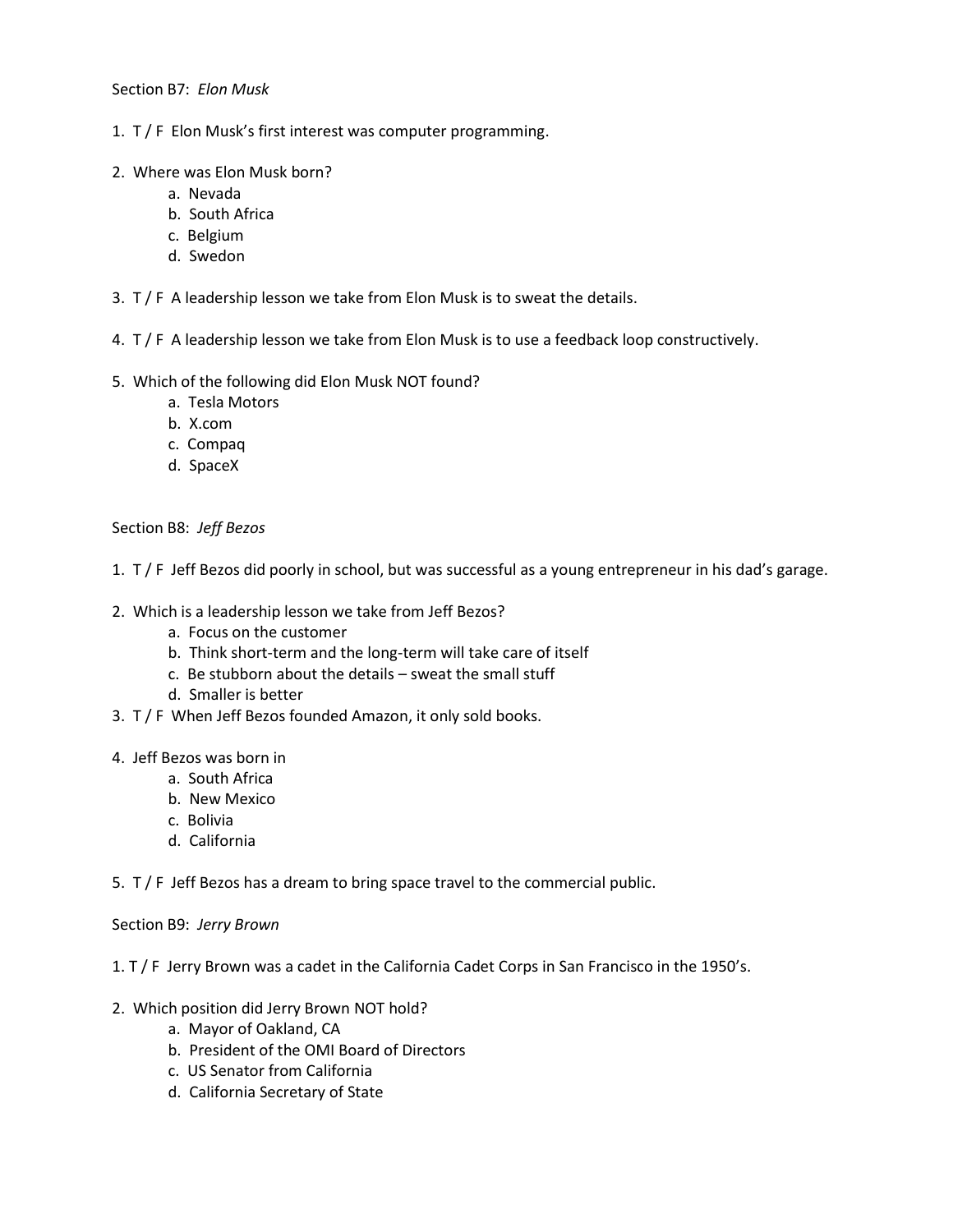3. T / F A leadership lesson we take from Jerry Brown is if you build your leadership capital, you can accomplish more

4. How many terms did Jerry Brown serve as Governor of California?

- a. 1
- b. 2
- c. 3
- d. 4

5. Which of the following is a leadership lesson we take from Jerry Brown?

- a. Stay abreast of trends
- b. Never quit
- c. Value people
- d. Don't be afraid to make difficult decisions

# Section B10: *Warren Buffett*

- 1. Warren Buffett is best known for his talent in
	- a. Turning poor-performing companies around
	- b. Investing
	- c. Keeping his wealth away from the IRS
	- d. Using innovative new techniques to run businesses
- 2. Warren Buffet's greatest desire is to
	- a. Save all his money to give to his heirs
	- b. Be the richest man of all time
	- c. Give all his wealth away to charity
	- d. Live in the lap of luxury
- 3. T / F Warren Buffett was an entrepreneur even as a child
- 4. A leadership lesson we take from Warren Buffett is:
	- a. Have the courage to go your own way
	- b. Communication leads to persuasion
	- c. Be stubborn and flexible
	- d. Stick to fundamental values
- 5. T / F Warren Buffett rarely admits to making mistakes

# Section B11: *Sheryl Sandberg*

- 1. What organization did Sheryl Sandberg found?
	- a. Lean In Foundation
	- b. Facebook
	- c. South African Leadership Academy for Girls
	- d. Leadership Excellence and Development Foundation
- 2. T / F Sheryl Sandberg is a billionaire due to her stock options in Facebook.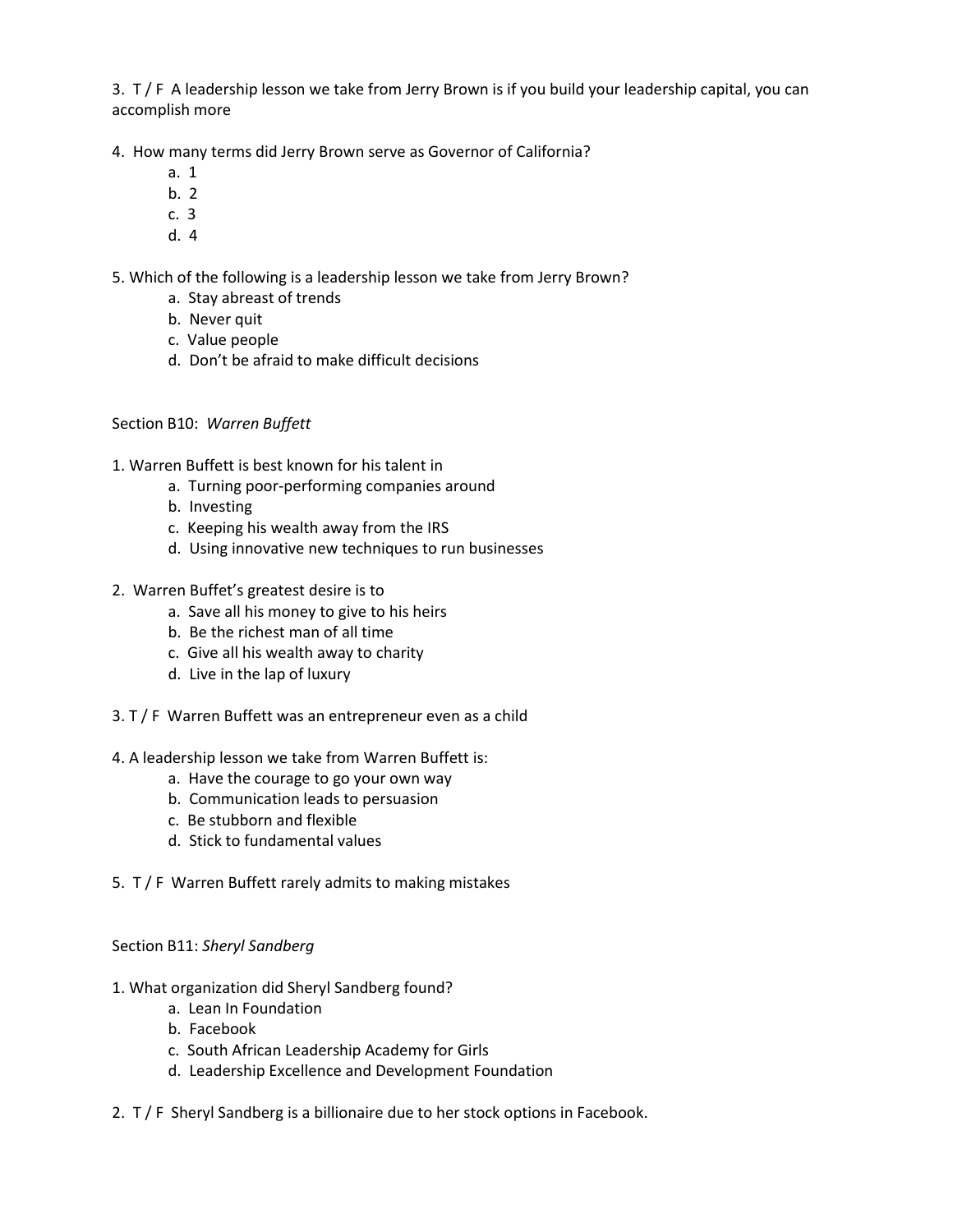- 3. Which of the following is a leadership lesson we take from Sheryl Sandberg?
	- a. Preparation and persistence
	- b. Sweat the small stuff
	- c. Communication is persuasion
	- d. Be open to opportunities
- 4. Sheryl Sandberg believes that
	- a. To get ahead in business, rapidly climb the corporate ladder.
	- b. Leadership is the expectation that you can use your voice for good.
	- c. Women can change the power structure of the world by achieving high status in business
	- d. Successful women are too aggressive
- 5. Sheryl Sandberg is
	- a. The Chief Executive Officer of Facebook
	- b. The President of the Board of Amazon.com
	- c. The Chief Operating Officer of Facebook
	- d. Chairman of the Board of Berkshire Hathaway

## Section B12: *Kamala Harris*

- 1. Kamala Harris is
	- a. A California politician
	- b. Joe Biden's running mate on the presidential ticket in 2020
	- c. Former Attorney General of California
	- d. All of the above

2. T / F Kamala Harris was the first African American woman and the first Indian American woman to serve as a US Senator.

- 3. As a first term Senator, Kamala Harris supported all of the following EXCEPT:
	- a. Healthcare reform
	- b. Legalization of cannabis
	- c. DREAM Act
	- d. Appointment of William Barr as Attorney General
- 4. T / F One of the leadership lessons we take from Kamala Harris is to sweat the small stuff.
- 5. Which of the following is NOT an award/honor earned by Kamala Harris?
	- a. On list of 20 of America's Most Powerful Women (2005)
	- b. Named by Time Magazine as the Most Influential Person in the World (2013)
	- c. One of 34 Attorneys of the Year by California Lawyer Magazine (2008)
	- d. Thurgood Marshall Award (2005) from National Black Prosecutors Association

# Section B13: *Daniel "Chappie" James Jr.*

- 1. Which of the following is true of Chappie James?
	- a. Chairman of the Joint Chiefs of Staff
	- b. Military Advisor to Vietnamese Army
	- c. He was a fighter pilot in World War I
	- d. First African American to achieve 4-star rank in the US military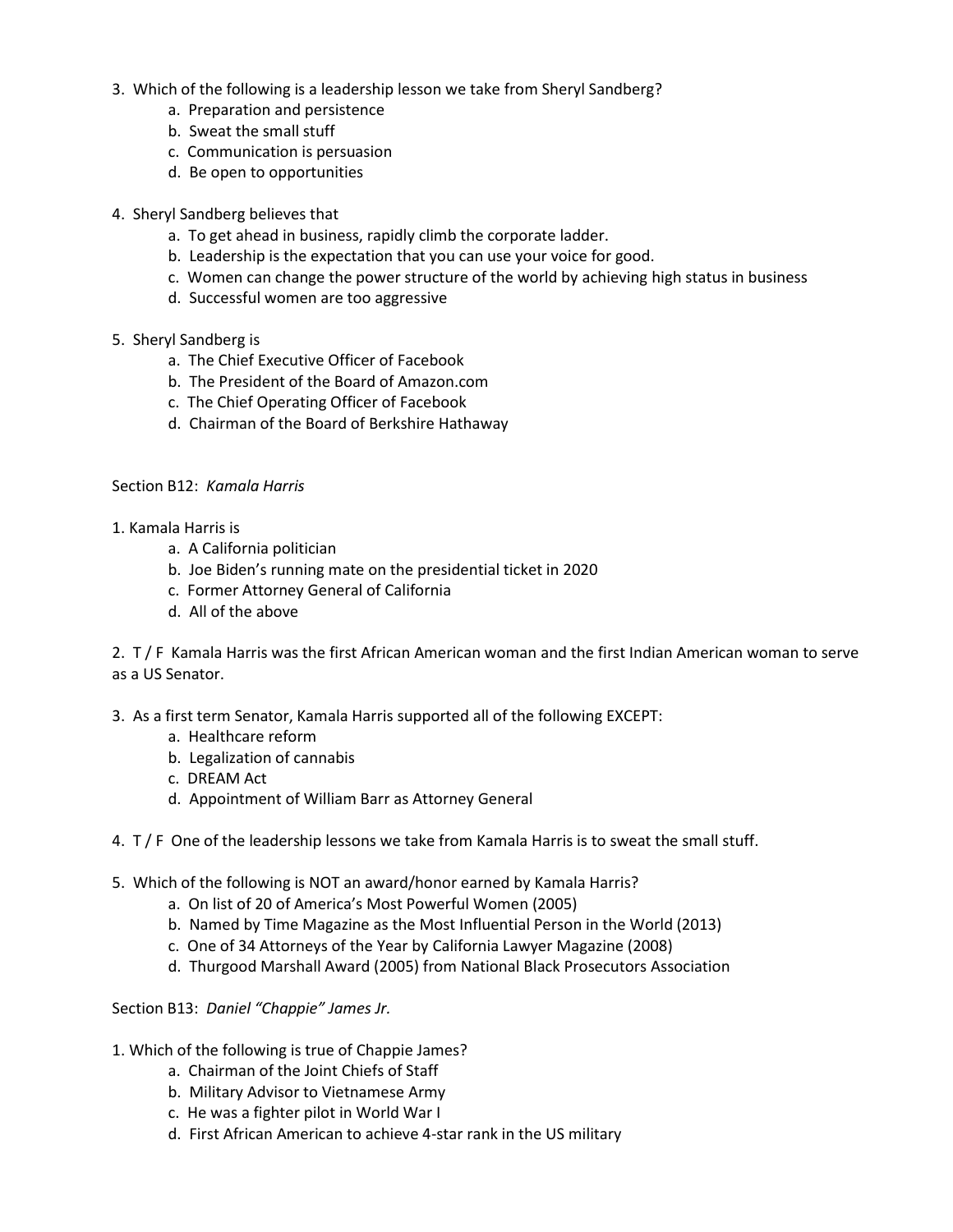- 2. T / F Chappie James got his commission through West Point.
- 3. Which of the following did Chappie James participate in (select all that apply)?
	- a. World War I
	- b. World War II
	- c. Korean War
	- d. Vietnam War
- 4. Which is a leadership lesson we take from Chappie James?
	- a. Sweat the small stuff
	- b. Give back
	- c. Be a patriot
	- d. Stick to fundamental values
- 5. T / F Chappie James was a Tuskegee Airman in World War II.

Section B14: *David Glasgow Farragut*

- 1. T / F David Glasgow Farragut was the first American to hold 4-star rank in the US Navy
- 2. T / F David Glasgow Farragut was the first Hispanic American to hold 4-star rank in the US military
- 3. Which is true about David Glasgow Farragut? (Select all that apply)
	- a. He became a Midshipman in the US Navy when he was 9 years old
	- b. He served in the US Navy for 59 years
	- c. He was a Southerner and fought for the Confederacy during the Civil War
	- d. He ordered "Damn the torpedoes, full speed ahead," a Navy legend (paraphrased)

4. T / F A leadership lesson we take from David Glasgow Farragut is that you can be a nice guy and also a good commander.

5. T / F David Glasgow Farragut is Hispanic because his father was Spanish.

Section B15: *Eric Shinseki*

- 1. Which of the following is NOT a position Eric Shinseki served as?
	- a. Commander of NATO land forces in Europe
	- b. Chairman of the Joint Chiefs of Staff
	- c. Army Chief of Staff
	- d. Secretary of Veterans Affairs
- 2. In which war did Eric Shinseki receive the Purple Heart?
	- a. Korean War
	- b. Vietnam War
	- c. First Persian Gulf War
	- d. Operation Iraqi Freedom
- 3. T / F Eric Shinseki was born in Japan, but became an American citizen.